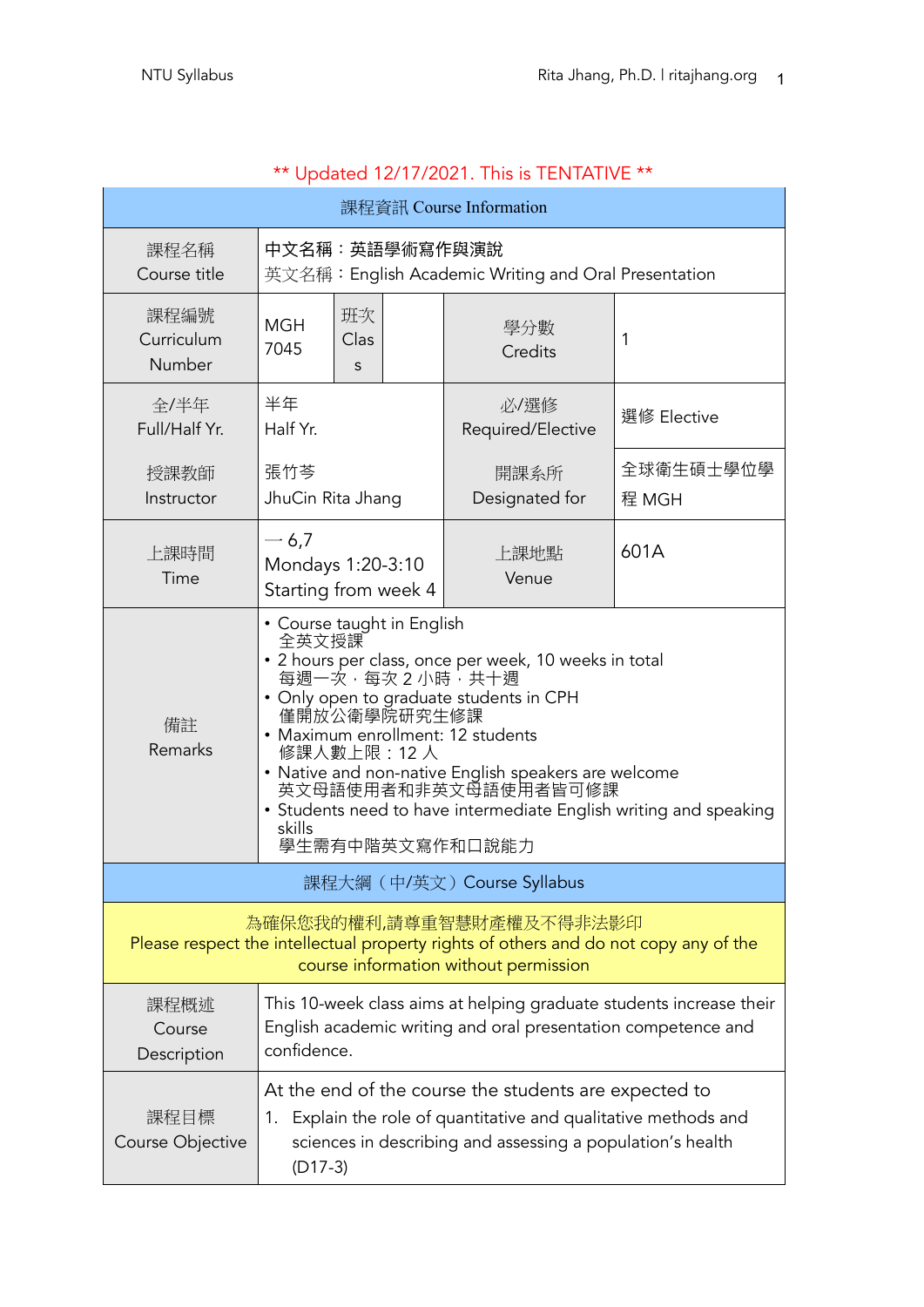|                               | 2.                                                                                                                                                                                                                                                                                                                                                                                    | learning in global health (GH-6)     |     | Display critical self-reflection, cultural humility, and ongoing                                                                                                                                                                                                                                                                                                                           |
|-------------------------------|---------------------------------------------------------------------------------------------------------------------------------------------------------------------------------------------------------------------------------------------------------------------------------------------------------------------------------------------------------------------------------------|--------------------------------------|-----|--------------------------------------------------------------------------------------------------------------------------------------------------------------------------------------------------------------------------------------------------------------------------------------------------------------------------------------------------------------------------------------------|
| 課程要求<br>Course<br>Requirement | • Course taught in English<br>• 2 hours per class, once per week, 10 weeks in total<br>• Only open to graduate students in CPH<br>• Maximum enrollment: 12 students<br>• Students need to have intermediate English writing and speaking<br>skills<br>• Students will complete a mini-research paper and an oral<br>presentation on top of in-class practices or writing and speaking |                                      |     |                                                                                                                                                                                                                                                                                                                                                                                            |
| 關鍵字<br>Keywords               | Academic thinking, English academic writing, English oral<br>presentation                                                                                                                                                                                                                                                                                                             |                                      |     |                                                                                                                                                                                                                                                                                                                                                                                            |
| Office Hours                  | <b>TBD</b>                                                                                                                                                                                                                                                                                                                                                                            |                                      |     |                                                                                                                                                                                                                                                                                                                                                                                            |
| 指定閱讀<br>Designated<br>reading | <b>Supplementary Materials:</b><br>1. https://threeminutethesis.uq.edu.au/3mt-final-showcase<br>2. AMA style: https://www.amamanualofstyle.com/<br>3. APA style: https://apastyle.apa.org/<br>And Materials developed by the instructor                                                                                                                                               |                                      |     |                                                                                                                                                                                                                                                                                                                                                                                            |
| 參考書目<br>References            | Materials developed by the instructor                                                                                                                                                                                                                                                                                                                                                 |                                      |     |                                                                                                                                                                                                                                                                                                                                                                                            |
|                               | No.                                                                                                                                                                                                                                                                                                                                                                                   | 項目                                   | 百分比 | 說明                                                                                                                                                                                                                                                                                                                                                                                         |
| 評量方式<br>Grading               | 1.                                                                                                                                                                                                                                                                                                                                                                                    | Attendance<br>&<br>participatio<br>n | 25% | Requirements:<br>1. Missing two classes (including two)<br>= Failing the course<br>Each tardiness and early leave =<br>2.<br>0.5 absence<br>3. Active participation is expected in<br>class<br>Target competence:<br>1. Students will learn how to learn<br>from one another via discussions<br>2. Students will learn to be proactive<br>and take responsibility in their own<br>learning |
|                               | R                                                                                                                                                                                                                                                                                                                                                                                     | In-class and<br>after-class          | 25% | Requirements:                                                                                                                                                                                                                                                                                                                                                                              |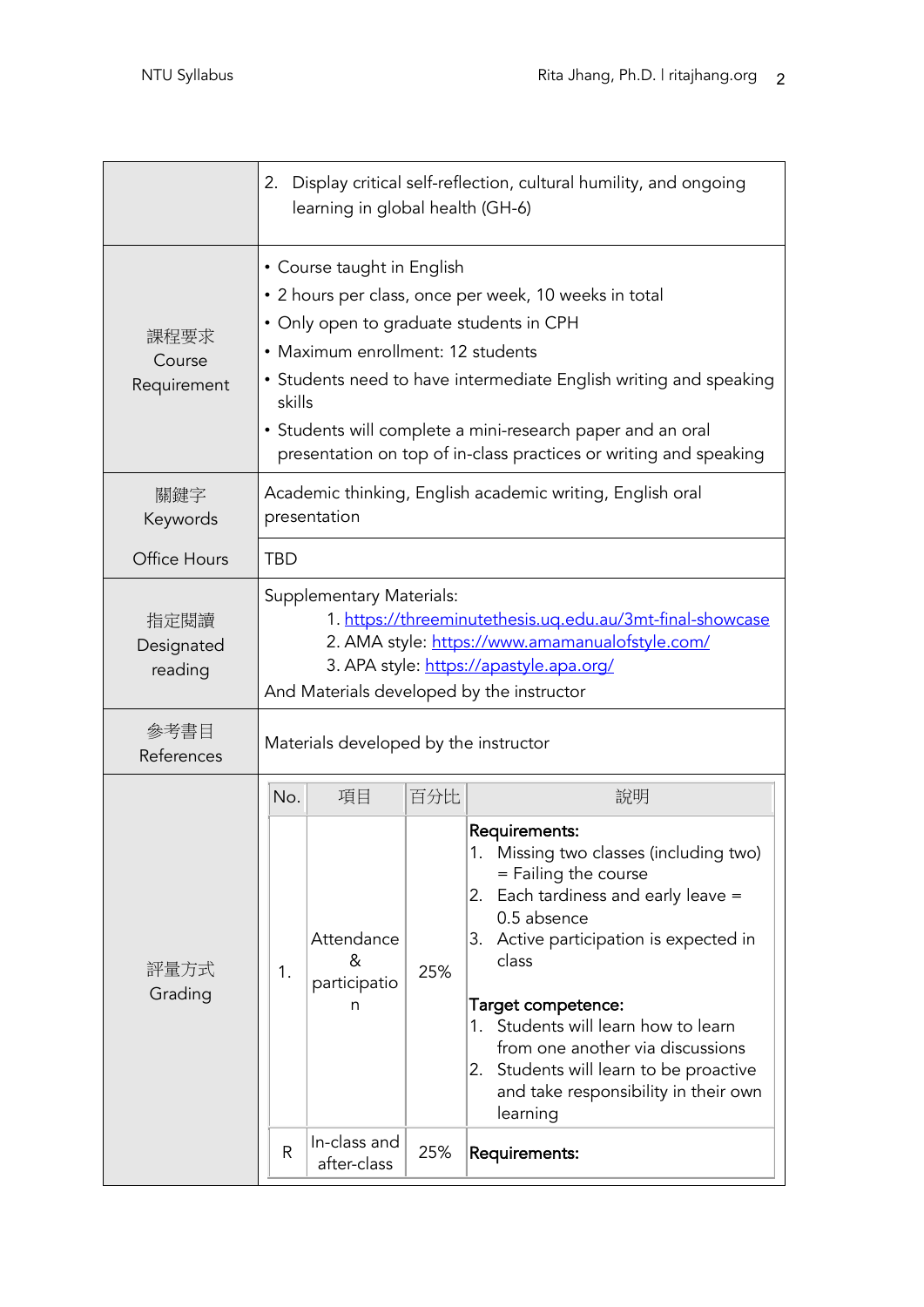|    | practices<br>and<br>assignment<br>S |     | 1. In each class, there will be mini<br>practices to be done and/or<br>assignment to be accomplished<br>after class.<br>Target competence:<br>1. Students will learn to engage with<br>the readings actively and critically<br>2. Students will learn to be proactive<br>and take responsibility in their own<br>learning                                                                                                                                                                                                                                                    |
|----|-------------------------------------|-----|------------------------------------------------------------------------------------------------------------------------------------------------------------------------------------------------------------------------------------------------------------------------------------------------------------------------------------------------------------------------------------------------------------------------------------------------------------------------------------------------------------------------------------------------------------------------------|
| 3. | Mini<br>Research<br>paper           | 25% | Requirements:<br>4. A mini research paper (minimum 5<br>pages): 25%<br>1. Student can use this class to<br>work on a paper they are<br>writing for a different class, a<br>conference submission, or a<br>journal submission<br>2. Students are free to pick their<br>own topics<br>The mini research paper is due<br>3.<br>one week after all oral<br>presentations are done<br>Target competence:<br>1. Students will be able to apply<br>fundamental steps academic<br>reasoning and argumentation<br>2. Students will practice clear,<br>concise, and persuasive writing |
| 4. | Presentatio<br>n                    | 20% | Requirements:<br>1. Presentation 15%<br>Each student will do a 3-minute<br>a)<br>oral presentation of their<br>research project/proposal<br>b) Slide to be turned in the day<br>before the presentation<br>Target competence:<br>2. Students will learn to deliver their<br>ideas and identify the key concepts<br>in their own research project                                                                                                                                                                                                                             |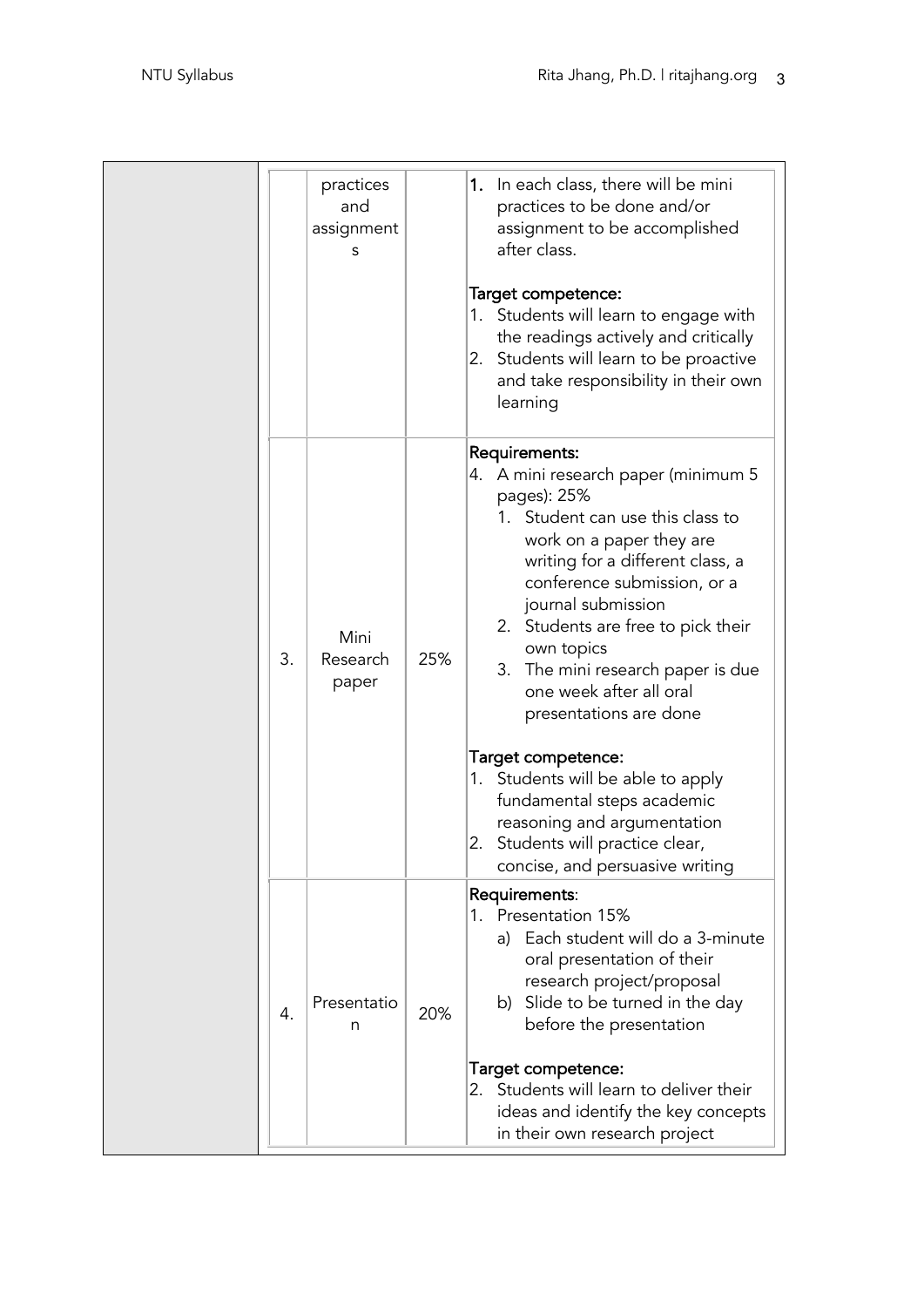| 3. Students will learn to express in<br>clear and concise to a wider<br>audience, a practice they need to<br>implement a community based<br>participatory action research<br>4. Students will learn to provide<br>constructive feedback to their<br>peers to help one another improve<br>Evaluation of core competence:<br>Explain the role of quantitative and qualitative methods and<br>1.<br>sciences in describing and assessing a population's health<br>$(D17-3)$<br>Attendance and participation<br>Students will learn from one another about their<br>perspectives, experiences, cultural background,<br>and other ideas<br>Assignments<br>By the end of the course, students will have a<br>working knowledge of the English academic<br>writing basics, including format, structure, tone,<br>argumentation, style, etc.<br>Display critical self-reflection, cultural humility, and ongoing<br>2.<br>learning in global health (GH-6)<br>Research paper<br>Students will read and critique published papers,<br>their own works, and the works of their peers<br>Presentation<br>Students will learn the techniques of transforming<br>their written arguments into an oral format and<br>practice oral delivery with efficiency and style. 3MT<br>format will be practiced along with other oral<br>presentation skills. The final evaluation will be a 10<br>min oral presentation of their respective chosen<br>topics, evaluated by themselves, the peer, and the<br>instructor. |  |
|---------------------------------------------------------------------------------------------------------------------------------------------------------------------------------------------------------------------------------------------------------------------------------------------------------------------------------------------------------------------------------------------------------------------------------------------------------------------------------------------------------------------------------------------------------------------------------------------------------------------------------------------------------------------------------------------------------------------------------------------------------------------------------------------------------------------------------------------------------------------------------------------------------------------------------------------------------------------------------------------------------------------------------------------------------------------------------------------------------------------------------------------------------------------------------------------------------------------------------------------------------------------------------------------------------------------------------------------------------------------------------------------------------------------------------------------------------------------------------------------------|--|
|---------------------------------------------------------------------------------------------------------------------------------------------------------------------------------------------------------------------------------------------------------------------------------------------------------------------------------------------------------------------------------------------------------------------------------------------------------------------------------------------------------------------------------------------------------------------------------------------------------------------------------------------------------------------------------------------------------------------------------------------------------------------------------------------------------------------------------------------------------------------------------------------------------------------------------------------------------------------------------------------------------------------------------------------------------------------------------------------------------------------------------------------------------------------------------------------------------------------------------------------------------------------------------------------------------------------------------------------------------------------------------------------------------------------------------------------------------------------------------------------------|--|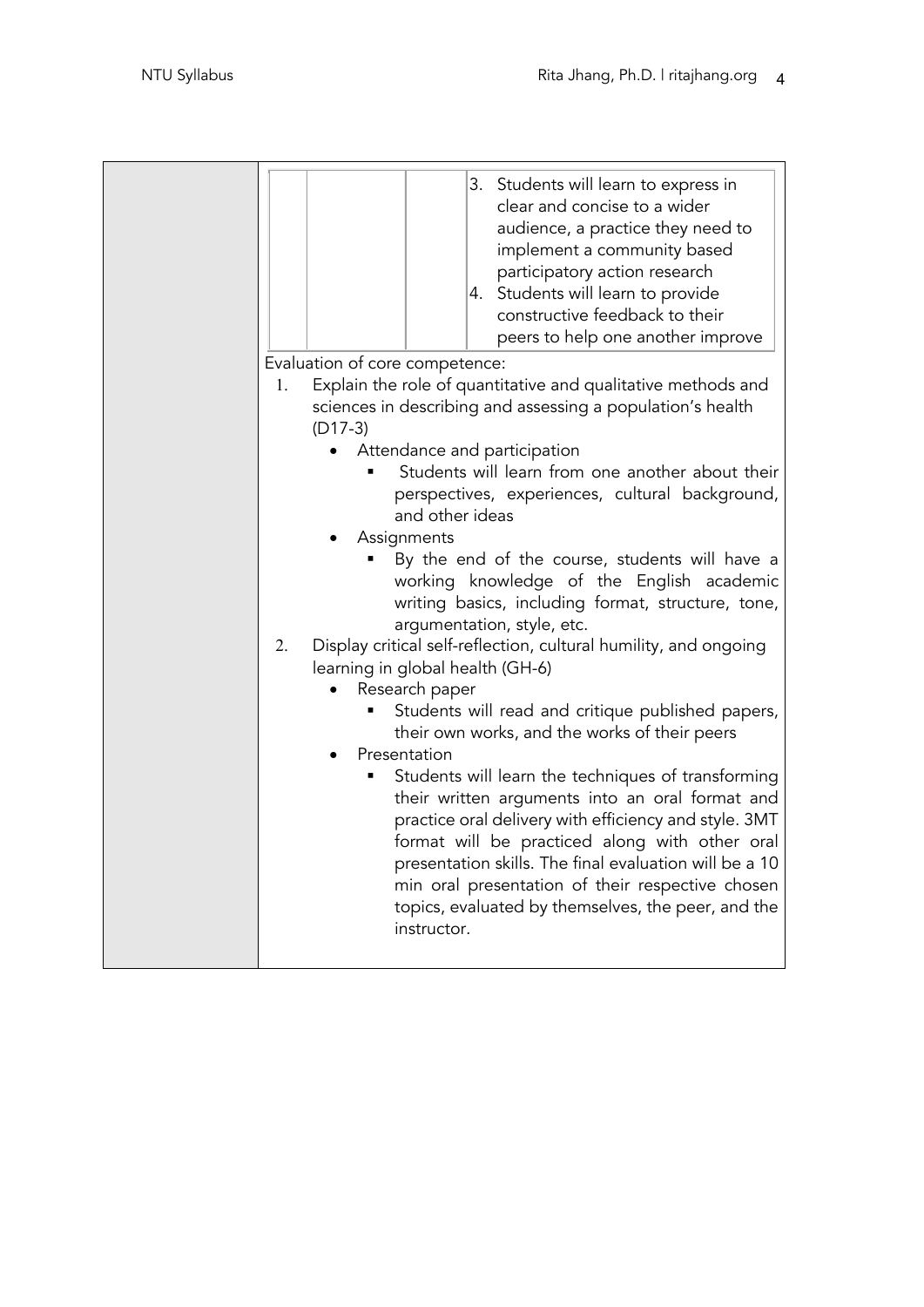#### Weekly Plan

| Wk             | Date | <b>Topic</b>                                                                                                                                            | <b>CEPH</b><br>compete<br>nce |
|----------------|------|---------------------------------------------------------------------------------------------------------------------------------------------------------|-------------------------------|
| 1              | 3/7  | The basics academic writing:<br>1. Story telling & structure<br>2. Self-reflexivity<br>3. Citation styles (AMA and APA)<br>4. Journal submission basics | $GH-6$<br>D17-3               |
| $\overline{2}$ | 3/14 | Transition, cohesion, and basic grammar                                                                                                                 | $GH-6$<br>D17-3               |
| 3              | 3/21 | The art of sentences: syntax variation, paraphrasing<br>practice, and punctuation knowledge                                                             | GH-6<br>D17-3                 |
| $\overline{4}$ | 3/28 | 1. H/RQs as your guiding star<br>How to cite properly<br>2.                                                                                             | $GH-6$<br>D17-3               |
| 5              | 4/11 | 1. Literature review, result, and discussion: Making your<br>case<br>2. The power of abstract and the keyword list<br>3. 5-pages mini research due      | $GH-6$<br>D17-3               |
| 6              | 4/18 | 1. Oral presentation basics: the triangle structure and<br>the give-and-take principle<br>2. 3MT technique                                              | GH-6<br>D17-3                 |
| 7              | 4/25 | The tone, volume, pace, pause, thought groups, &<br>embodied cues, fillers                                                                              | $GH-6$<br>D17-3               |
| 8              | 5/2  | Use your visuals; don't let them use you.<br>Ί.<br>2.<br>Alternative structure                                                                          | $GH-6$<br>D17-3               |
| 9              | 5/9  | Oral presentation day 1                                                                                                                                 | $GH-6$<br>D17-3               |
| 10             | 5/16 | Oral presentation day 2                                                                                                                                 | $GH-6$<br>D17-3               |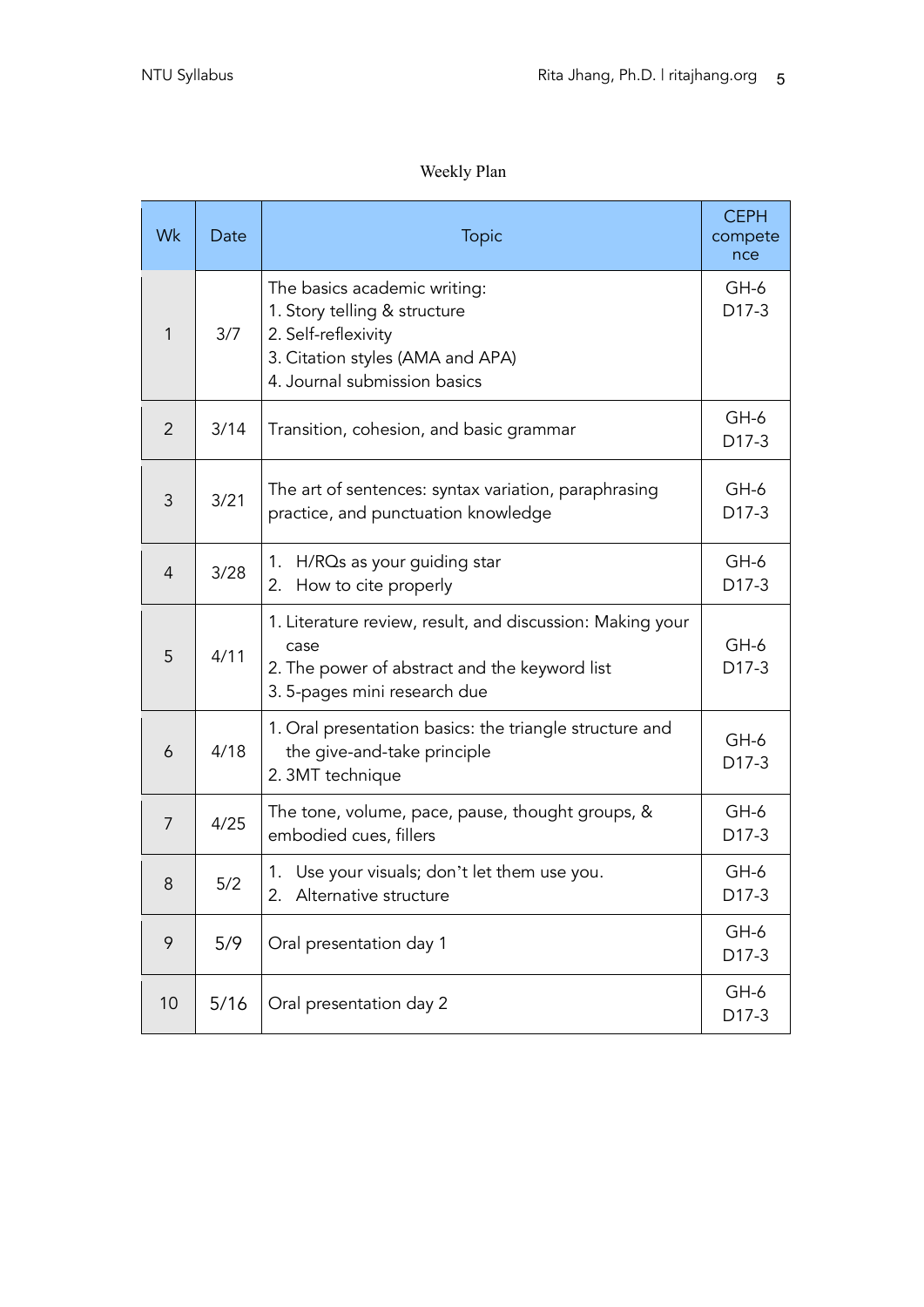#### 全球衛生學位學程 核心能力

## CEPH 2016 Accreditation Criteria for Foundational Knowledge Profession & Science of Public Health

| $D17-1$           | Explain public health history, philosophy and values                                                                                    |
|-------------------|-----------------------------------------------------------------------------------------------------------------------------------------|
| D17-2             | Identify the core functions of public health and the 10 Essential Services*                                                             |
| D17-3             | Explain the role of quantitative and qualitative methods and sciences in<br>describing and assessing a population's health              |
| D17-4             | List major causes and trends of morbidity and mortality in the US or other<br>community relevant to the school or program               |
| D17-5             | Discuss the science of primary, secondary and tertiary prevention in population<br>health, including health promotion, screening, etc.  |
| D17-6             | Explain the critical importance of evidence in advancing public health<br>knowledge                                                     |
| D17-7             | Explain effects of environmental factors on a population's health                                                                       |
| D <sub>17-8</sub> | Explain biological and genetic factors that affect a population's health                                                                |
| D <sub>17-9</sub> | Explain behavioural and psychological factors that affect a population's health                                                         |
| D17-10            | Explain the social, political and economic determinants of health and how they<br>contribute to population health and health inequities |
| D17-11            | Explain how globalization affects global burdens of disease                                                                             |
| D17-12            | Explain an ecological perspective on the connections among human health,<br>animal health and ecosystem health (e.g. One Health)        |

# ASPPH Master of Public Health's Global Health Concentration **Competencies**

| GH-1   Analyze the roles, relationships, and resources of the entities influencing global<br>health |
|-----------------------------------------------------------------------------------------------------|
| <b>GH-2</b> Apply ethical approaches in global health research and practice                         |